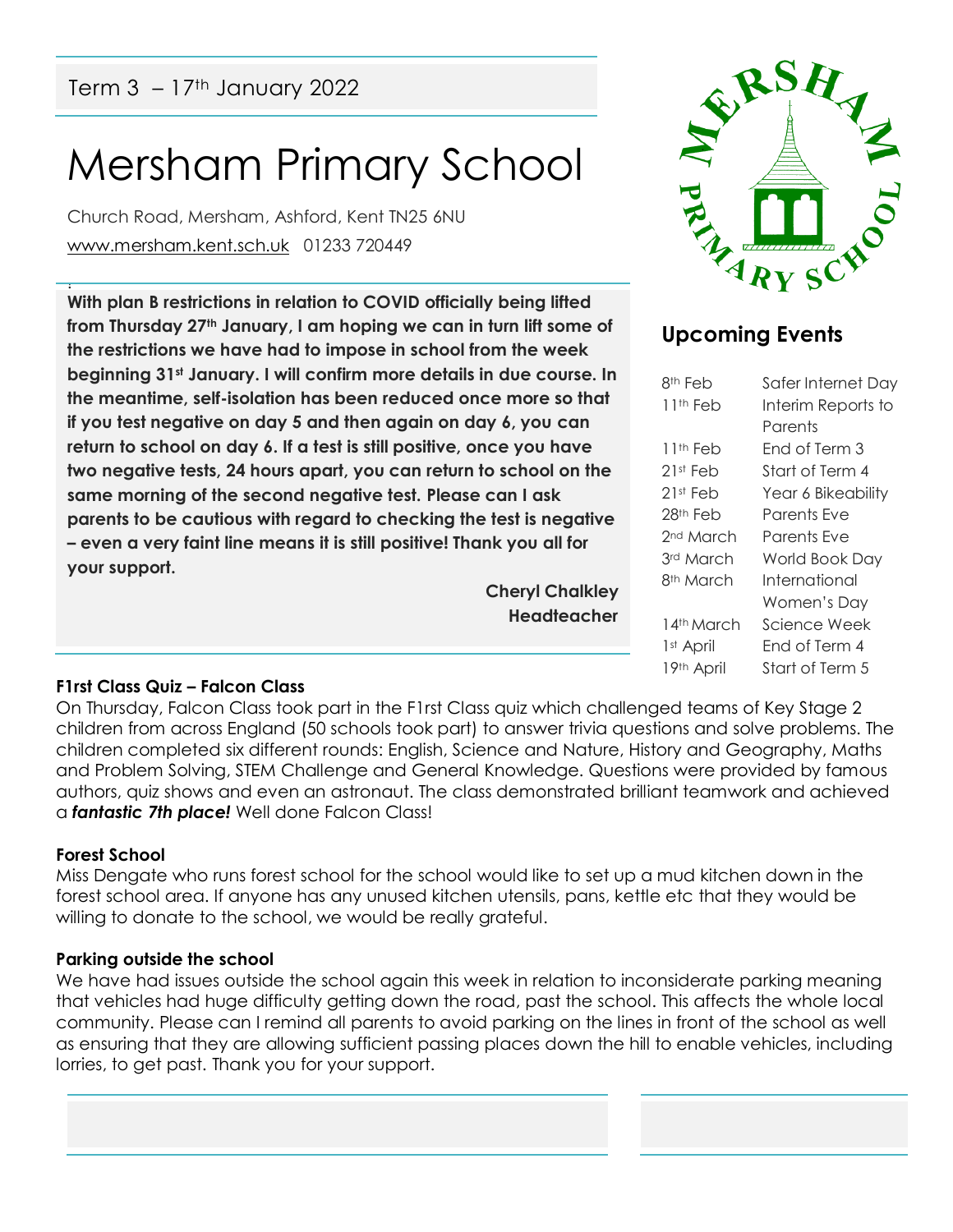#### **Term Dates 2022-23**

Please find below the term dates for the next academic year:

#### **Term 1**

Monday 5th September – Friday 21st October

Staff Development Days - Thursday 1st September and Friday 2nd September

#### **Term 2**

Monday 31st October – Friday 16th December

#### **Term 3**

Tuesday 3rd January – Friday 10th February

#### **Term 4**

Monday 20th February – Friday 31st March

#### **Term 5**

Tuesday 17th April – Thursday 25th May Bank Holiday – Monday 1st May

Staff Development Day – Friday 26th May

#### **Term 6**

Monday 5th June – Wednesday 19th July Staff Development Days – Thursday 20th July and Friday 21st July

#### **KM Charity Team**

Please see attached flyers regarding events organised by the KM Charity Team that we have been asked to advertise to all families.

#### **Little Wandle Videos for parents**

Little Wandle is the DFE approved scheme that the school is now using to teach phonics. If you would like to know more about how we teach phonics and reading as well as how you can support your child at home with their phonics learning, Mrs Sly has produced a short video which can be found in Google Classroom for all classes.

At the end of last term you received information via Parentmail regarding Little Wandle and our new ebook library. Please note this was only sent to parents if your child is following the Little Wandle scheme. All children following this scheme have a login for our 'Collins Ebook' Library where they can access books they have been reading at school, this will improve fluency. Please refer to Mrs Sly's video in your child's google classroom for more information. **Ebooks will be allocated every Friday**.

#### **Class Assemblies – Terms 3 and 4**

These assemblies will be performed at 9:05am in the school hall and will focus on Online Safety. **We would appreciate it if all adults could wear a face covering.** Dates are as follows:

| 27th January  |
|---------------|
| 3rd February  |
| 10th February |
| 3rd March     |
| 10th March    |
| 17th March    |
| 23rd March    |
|               |

Parrot Class Robin Class **Falcon Class Duckling Class** Penguin Class Kingfisher Class Toucan Class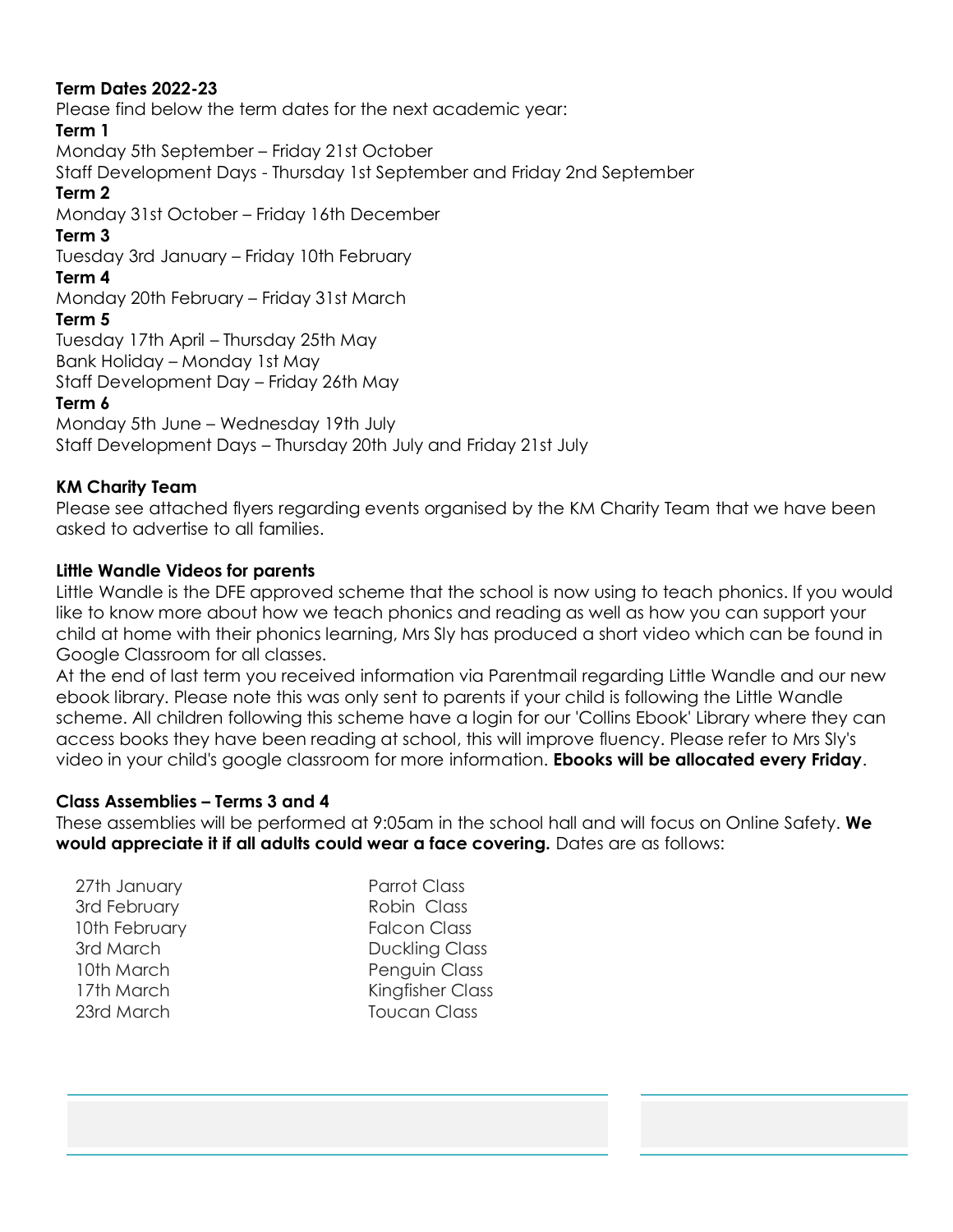#### **Swimming – Years 5 and 6**

Please can I remind parents of children in Years 5 and 6 to organise payment, if they have not done so already, via Parentmail, for swimming. Whilst I appreciate this is a contentious issue for some parents, without these voluntary contributions towards the cost of swimming, the school has to divert finances away from other essential resources required in school, so parental support with this is hugely appreciated.

#### **Severe Snow/Ice Plan for Parents and Families**

Every winter brings the possibility of snow and ice. Extreme bad weather can cause widespread and prolonged disruption. Schools are often affected and it can be difficult to maintain an education service.

As a fundamental principle every effort must be made to keep schools open, even if only limited numbers of pupils can attend. However, schools may close due to 'unavoidable' circumstances. Those circumstances being that it is no longer safe for staff or pupils to be onsite.

We recognise that it is important our school remains open so parents are able to work and pupils can continue to learn. Mersham Primary School will make every effort to prepare for severe snow/ice this winter by gritting pathways, clearing access points etc on the school site.

#### *How will we let you know if the school is closed?*

If we do experience severe snow/ice resulting in hazardous conditions, Mrs Chalkley may have to take the decision to close the school. Once this decision has been made we will notify parents via the Kent Closures website. To determine whether Mersham Primary School is open or closed please visit [www.kentclosures.co.uk](http://www.kentclosures.co.uk/) . Search for the school in the search box. The Kent Closures website may also be used to find out if other services in Kent are open or closed, such as nurseries, children's centres and libraries. We also recommend parents sign up for Email alerts on the Kent Closures website. This service will send an email alert to let parents know if Mersham Primary School is closed. Local radio will sometimes provide information of school closures.

#### *What can you do to help?*

- Please visit www.kent.gov.uk/winter for more information about gritting routes and travel issues around Kent so you can plan your journey.
- Please approach the school from the usual entry points.
- Check with the school to see whether you need to provide a packed lunch from home in case school meals cannot be provided.
- Don't forget suitable warm clothing gloves, hats, scarves, wellies etc. or even a change of clothing.
- If you are a working parent or feel you may have a problem with a sudden earlier pick up, please could you put a back‐up plan in place with another family member or parent and inform the school. This will allow staff to leave earlier for their safety if weather dictates.